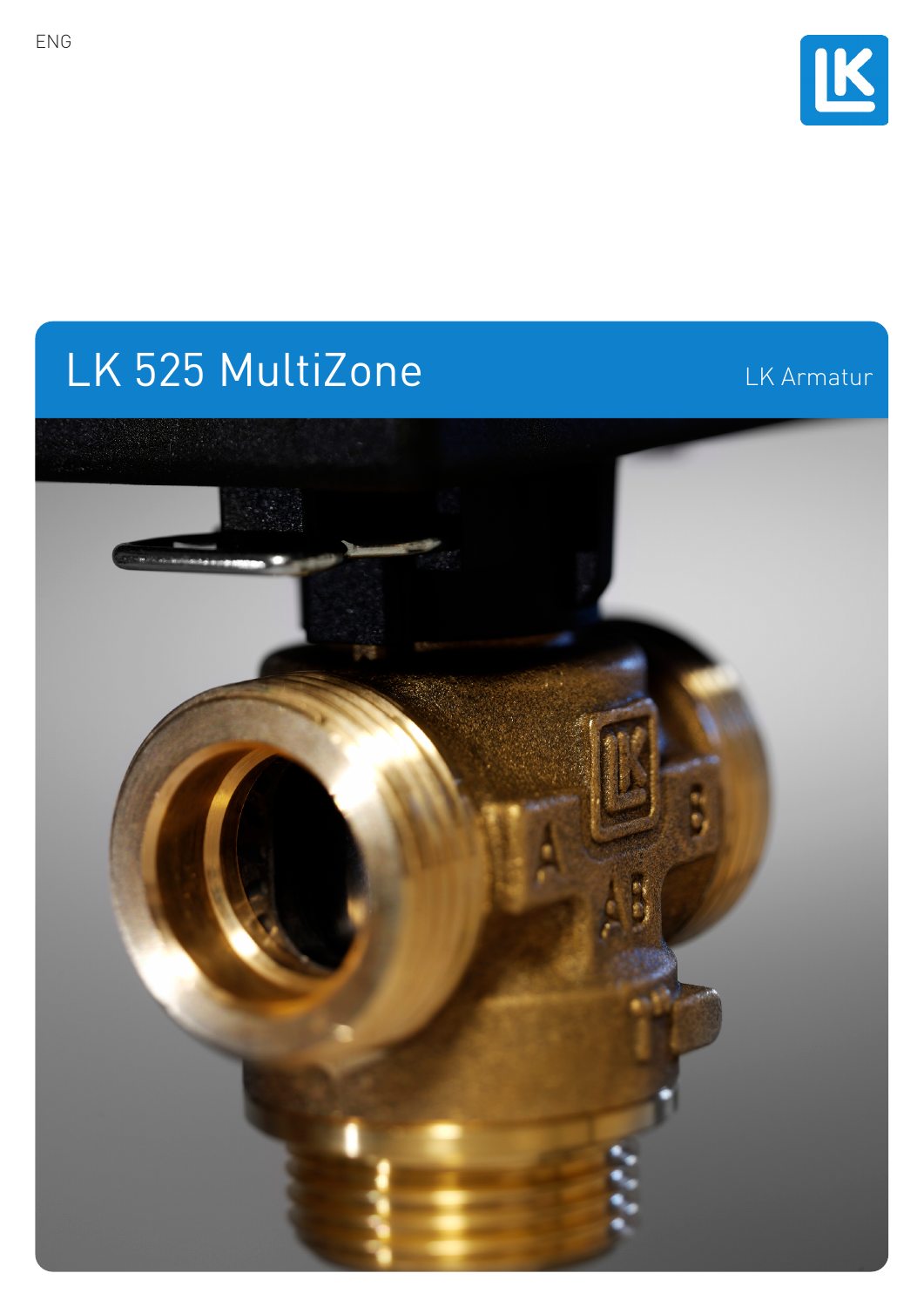## LK 525 MultiZone 3W

- Turning slide to reduce risk of stalling
- Minimal leakage



#### LK 525 MultiZone is a motorized 3-way zone valve for On/Off control. The zone valve is designed with a turning slide which allows it to withstand a larger pressure difference and reduces the risk of it stalling after a long intermission. This makes it especially suited for heat pump applications where there can be long intermissions between the changes to the direction of the flow during the warm season. On the upper surface of the actuator is an indicator that shows which port is open.

The zone valve must not be installed with the actuator underneath the valve unit.

In case of a power failure, the valve cone stays in its current position. When the power is switched off, the valve can be manually set to the centre position, which distributes the flow between the heating and tap water circuits. Remove the actuator and turn the spindle about 30° or turn until hot water flows through both valve ports. When the power is restored, turn the valve back to its original position and reinstall the actuator.

Please note that the actuator can be installed in only one position.

### **CAPACITY DIAGRAM**



#### **WIRING DIAGRAM**



#### **TECHNICAL DATA**

| Working temperature<br>*Art.no. 066399 | Min. $+5^{\circ}$ C/Max. $+80^{\circ}$ C (+90 $^{\circ}$ C briefly)<br>*Min. +5°C/Max. +70°C (+80°C briefly) |
|----------------------------------------|--------------------------------------------------------------------------------------------------------------|
| Ambient temp.                          | Min. $+1^{\circ}$ C/Max. $+60^{\circ}$ C                                                                     |
| Max. working pressure                  | 1.0 MPa (10 bar)                                                                                             |
| Max. differential pressure             | 100 kPa (1 bar)                                                                                              |
| Leakage                                | < 0.1% of Kvs at 100 kPa                                                                                     |
| Angle of rotation                      | $60^{\circ}/360^{\circ}$                                                                                     |
| Media                                  | Water - Glycol mixture max. 50%                                                                              |
|                                        | Water - Ethanol mixture max. 30%                                                                             |
| Thread standard                        | G - male thread                                                                                              |
| Actuator                               | 7 VA, 230 VAC, 50 Hz<br>7 VA, 24 VAC, 50 Hz                                                                  |
| Operation time                         | 8 seconds (60°)                                                                                              |
| Electrical connection                  | Fixed wire alternatively Molex®-<br>compatible connector                                                     |
| Signal connector                       | Single pole SPST                                                                                             |
| <b>Protection class</b>                | IP 40 (Molex®) / IP 44 (Kabel)                                                                               |
| Material, valve body                   | Brass EN 12165 CW617N                                                                                        |
| Material, external cover               | Brass EN 12164 CW614N                                                                                        |
| والموزوم وامزاه امزووه                 | $\mathsf{DDC}$ $\mathsf{C}$ and $\mathsf{C}$ and $\mathsf{C}$                                                |

 $1.0 MPa$   $(10 bar)$ 100 kPa (1 bar)  $< 0.1\%$  of Kvs at 100 kPa  $60^{\circ}/360^{\circ}$ Water - Glycol mixture max. 50% Water - Ethanol mixture max. 30% G - male thread 7 VA, 230 VAC, 50 Hz 7 VA, 24 VAC, 50 Hz 8 seconds (60°) Fixed wire alternatively Molex®compatible connector Single pole SPST IP 40 (Molex®) / IP 44 (Kabel) **Brass FN 12165 CW617N** Brass EN 12164 CW614N Material, slide/spindle PPS Composite Cable specification Dimension 3 x 0.75 mm<sup>2</sup> Wire colours **Blue, brown, black**  External insulation PVC Connection Molex® or Molex®-compatible connector, 6-circuit (Actuators only)



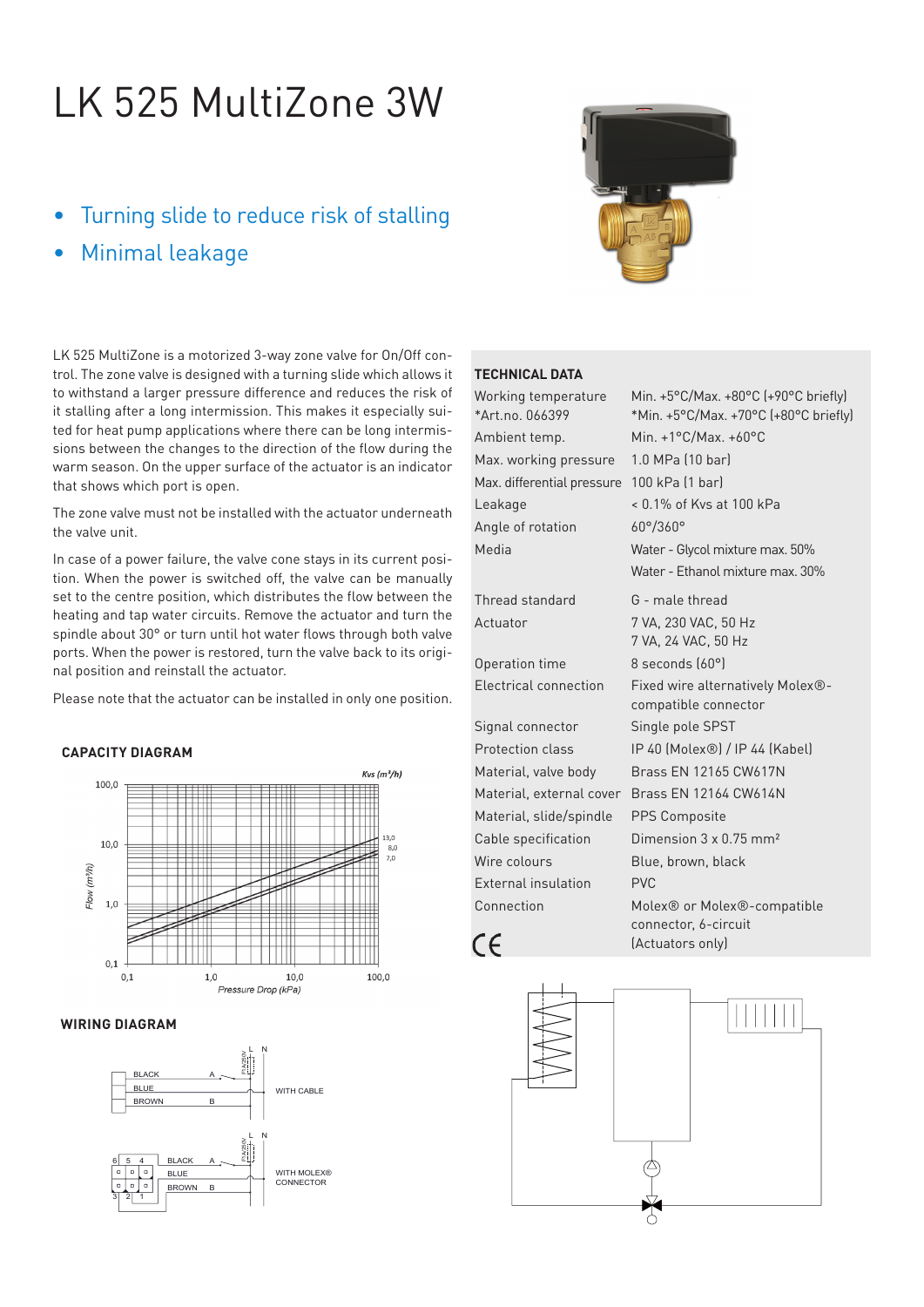## LK 525 3W - Male thread



| Article no. | <b>Article</b>                                            | kys $m^3/h$ | a mm | b mm | cm <sub>m</sub> |    | d mm e mm | f mm | weight kg |
|-------------|-----------------------------------------------------------|-------------|------|------|-----------------|----|-----------|------|-----------|
| 066000      | Valve unit M $\frac{3}{4}$ "                              | 7.0         | 70   | 35   | 39              | 43 | 106       | 54   | 0.3       |
| 066106      | Valve unit M 1"                                           | 8.0         | 62   | 31   | 39              | 43 | 106       | 54   | 0.3       |
| 066107      | Valve unit M 11/4"                                        | 8.0         | 74   | 37   | 40              | 43 | 106       | 54   | 0.6       |
| 066418      | Valve unit M 11/4"                                        | 13.0        | 88   | 44   | 48              | 43 | 107       | 54   | 0.8       |
| 066060      | EMV 110-G SPST Actuator 230 VAC with<br>Molex®            |             |      |      |                 |    |           |      | 0.3       |
| 066061      | EMV 110-K SPST Actuator 230 VAC with<br>cable 1000 mm     |             |      |      |                 |    |           |      | 0.3       |
| 066062      | EMV 110-K SPST Actuator 230 VAC with<br>cable 3000 mm     |             |      |      |                 |    |           |      | 0.4       |
| 066063      | EMV 110-M SPST Actuator 24 VAC with<br>Molex <sup>®</sup> |             |      |      |                 |    |           |      | 0.3       |
| 066083      | Cable-M $3x0.75$ L=1000 mm with Molex <sup>®</sup>        |             |      |      |                 |    |           |      | 0.1       |

## LK 525 3W - Compression fitting



| weight kg |
|-----------|
|           |
|           |
|           |
|           |
|           |
|           |
|           |
|           |
|           |

## LK 525 2W

LK 525 MultiZone is also available in a motorized 2-way zone valve for application in heating systems in which the flow through one or more zones is to be controlled. The valve is available in male thread and compression fitting. To read more about LK 525 2W or any of our other products please visit our website www.lkarmatur.com

### **SPARE PARTS AND ACCESSORIES**



| Article no. | Article    | <b>Position</b> |
|-------------|------------|-----------------|
| 011853      | Insulation |                 |